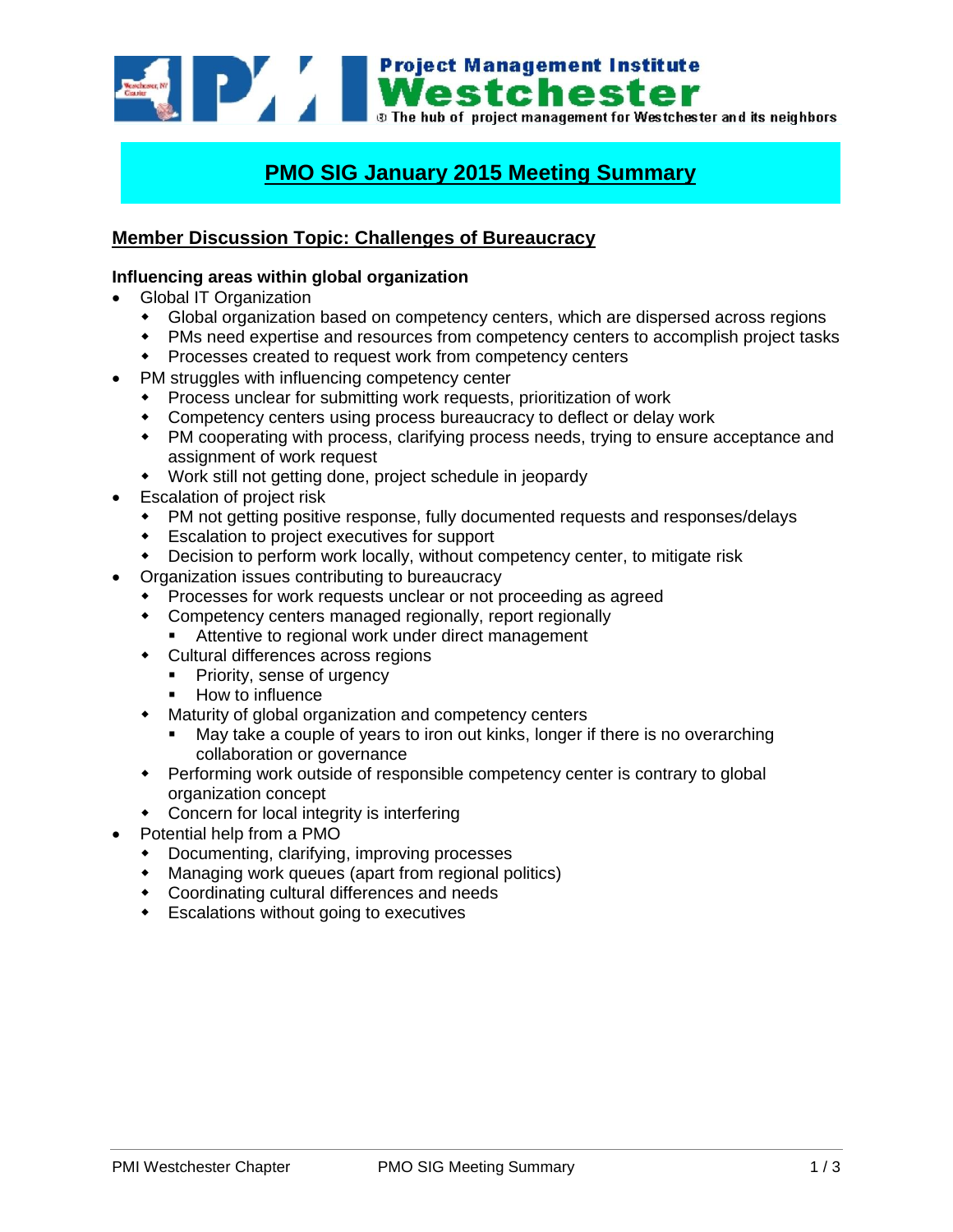

#### **Compensation and management systems**

- Global versus regional management
	- If compensation and career are managed locally/regionally, allegiance to a global organization is difficult
	- Regional management may be out of synch with global organization goals
- Stack ranking of staff
	- Creates internal competition, defeats collaborative spirit
	- Often forced by high-level HR policy
		- Bell curve for performance ratings and/or compensation
	- Often used for unexpected purposes
		- **Layoffs determined from previous (latest) stack rank**
	- Easy for staff to see the mechanics of the management systems
		- **Impersonal, demotivating**
		- **Fewer opportunities for reward**
- Performance based pay systems
	- 'Pay for Performance' systems are rarely implemented effectively
	- Small differential between high and low rewards
		- Challenge to divide the merit fund inclusively and equitably
		- **Tendency to give each a 'slice' dilutes the portion**
	- Substantial reward for few top performers
		- **Limits reward possibilities**
		- Challenge to manage and motivate second tier top performers
		- **Tendency to 'take turns' in top rank**

#### **People versus processes**

- People are key to success more than processes
	- People usually want to get work done
	- Processes may be inhibiting people
		- **Process may be blocking work progress**
		- **Reward/recognition systems may be demotivating**
- Personal communication versus process
	- People may be responsive on a personal level
	- PMs need to communicate, build rapport, engage personally
- Communication skills paramount
	- PM needs to apply appropriate communication styles
		- **Formal communication, per process**
		- **Informal communication to build personal rapport, engagement**
	- People issues versus process issues
	- Fixing the issue should be the focus
		- Usually easier to fix a process or organization versus people or culture
	- Blame targeted to a person needs to be handled cautiously
		- Should first try to mend a process or improve an organization

### **Next Meeting**

Next meeting is in February.